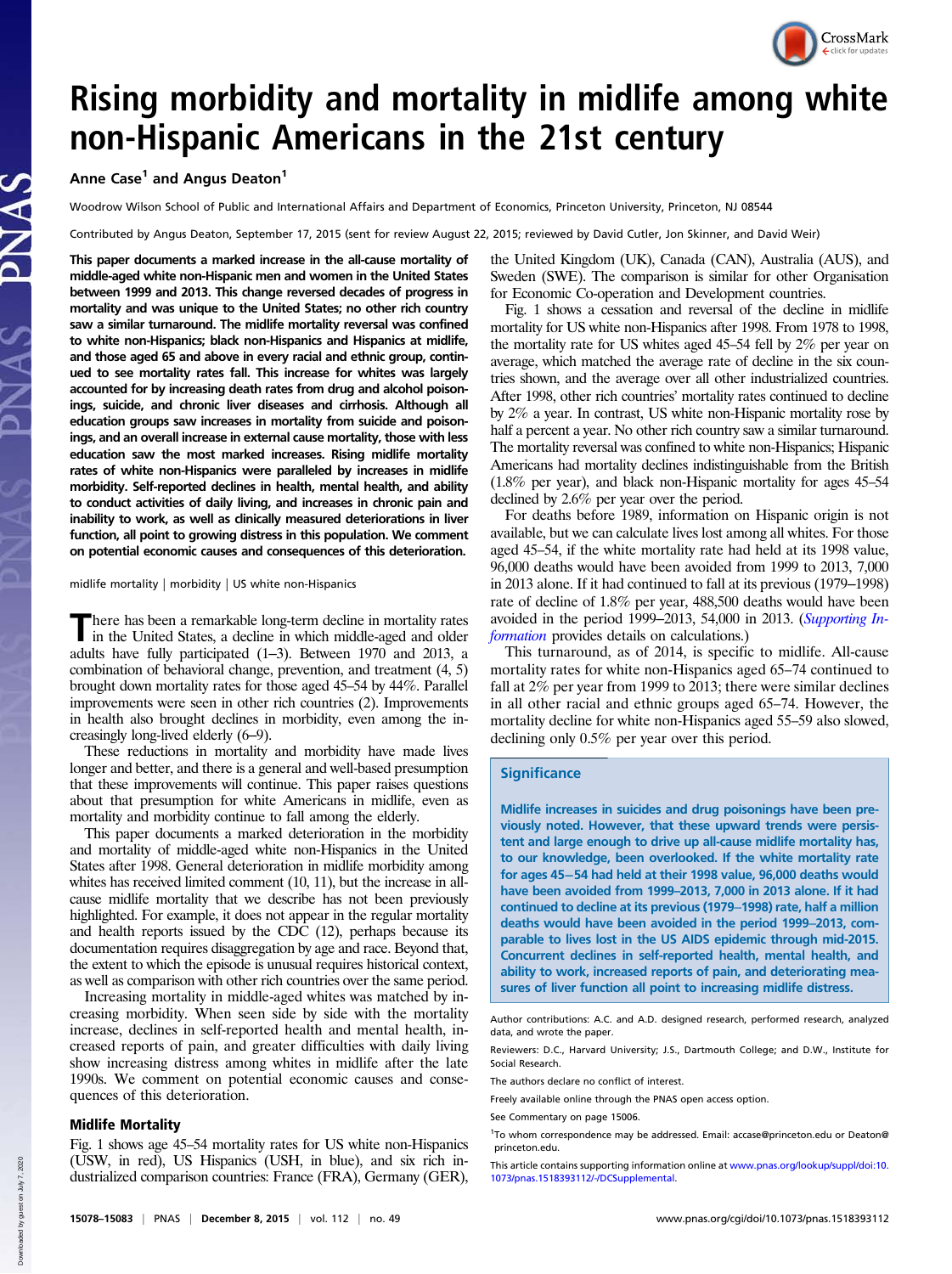

Fig. 1. All-cause mortality, ages 45–54 for US White non-Hispanics (USW), US Hispanics (USH), and six comparison countries: France (FRA), Germany (GER), the United Kingdom (UK), Canada (CAN), Australia (AUS), and Sweden (SWE).

There was a pause in midlife mortality decline in the 1960s, largely explicable by historical patterns of smoking (13). Otherwise, the post-1999 episode in midlife mortality in the United States is both historically and geographically unique, at least since 1950. The turnaround is not a simple cohort effect; Americans born between 1945 and 1965 did not have particularly high mortality rates before midlife.

Fig. 2 presents the three causes of death that account for the mortality reversal among white non-Hispanics, namely suicide, drug and alcohol poisoning (accidental and intent undetermined), and chronic liver diseases and cirrhosis. All three increased year-on-year after 1998. Midlife increases in suicides and drug poisonings have been previously noted (14–16). However, that these upward trends were persistent and large enough to drive up all-cause midlife mortality has, to our knowledge, been overlooked. For context, Fig. 2 also presents mortality from lung cancer and diabetes. The obesity epidemic has (rightly) made diabetes a major concern for midlife Americans; yet, in recent history, death from diabetes has not been an increasing threat. Poisonings overtook lung cancer as a cause of death in 2011 in this age group; suicide appears poised to do so.

Table 1 shows changes in mortality rates from 1999 to 2013 for white non-Hispanic men and women ages 45–54 and, for comparison, changes for black non-Hispanics and for Hispanics. The table also presents changes in mortality rates for white non-Hispanics by three broad education groups: those with a high school degree or less (37% of this subpopulation over this period), those with some college, but no bachelor's (BA) degree (31%), and those with a BA or more (32%). The fraction of 45- to 54-y-olds in the three education groups was stable over this period. Each cell shows the change in the mortality rate from 1999 to 2013, as well as its level (deaths per 100,000) in 2013.

Over the 15-y period, midlife all-cause mortality fell by more than 200 per 100,000 for black non-Hispanics, and by more than 60 per 100,000 for Hispanics. By contrast, white non-Hispanic mortality rose by 34 per 100,000. The ratio of black non-Hispanic to white non-Hispanic mortality rates for ages 45–54 fell from SOCIAL SCIENCES

2.09 in 1999 to 1.40 in 2013. CDC reports have highlighted the narrowing of the black−white gap in life expectancy (12). However, for ages 45–54, the narrowing of the mortality rate ratio in this period was largely driven by increased white mortality; if white non-Hispanic mortality had continued to decline at 1.8% per year, the ratio in 2013 would have been 1.97. The role played by changing white mortality rates in the narrowing of the black −white life expectancy gap (2003−2008) has been previously noted (17). It is far from clear that progress in black longevity should be benchmarked against US whites.

The change in all-cause mortality for white non-Hispanics 45–54 is largely accounted for by an increasing death rate from external causes, mostly increases in drug and alcohol poisonings and in suicide. (Patterns are similar for men and women when analyzed separately.) In contrast to earlier years, drug overdoses were not concentrated among minorities. In 1999, poisoning mortality for ages 45–54 was 10.2 per 100,000 higher for black non-Hispanics than white non-Hispanics; by 2013, poisoning mortality was 8.4 per 100,000 higher for whites. Death from cirrhosis and chronic liver diseases fell for blacks and rose for whites. After 2006, death rates from alcohol- and drug-induced causes for white non-Hispanics exceeded those for black non-Hispanics; in 2013, rates for white non-Hispanic exceeded those for black non-Hispanics by 19 per 100,000.

The three numbered rows of Table 1 show that the turnaround in mortality for white non-Hispanics was driven primarily by increasing death rates for those with a high school degree or less. All-cause mortality for this group increased by 134 per 100,000 between 1999 and 2013. Those with college education less than a BA saw little change in all-cause mortality over this period; those with a BA or more education saw death rates fall by 57 per 100,000. Although all three educational groups saw increases in mortality from suicide and poisonings, and an overall increase in external cause mortality, increases were largest for those with the least education. The mortality rate from poisonings rose more than fourfold for this group, from 13.7 to 58.0, and mortality from chronic liver diseases and cirrhosis rose by 50%. The final two rows of the table show increasing educational gradients from 1999



Fig. 2. Mortality by cause, white non-Hispanics ages 45–54.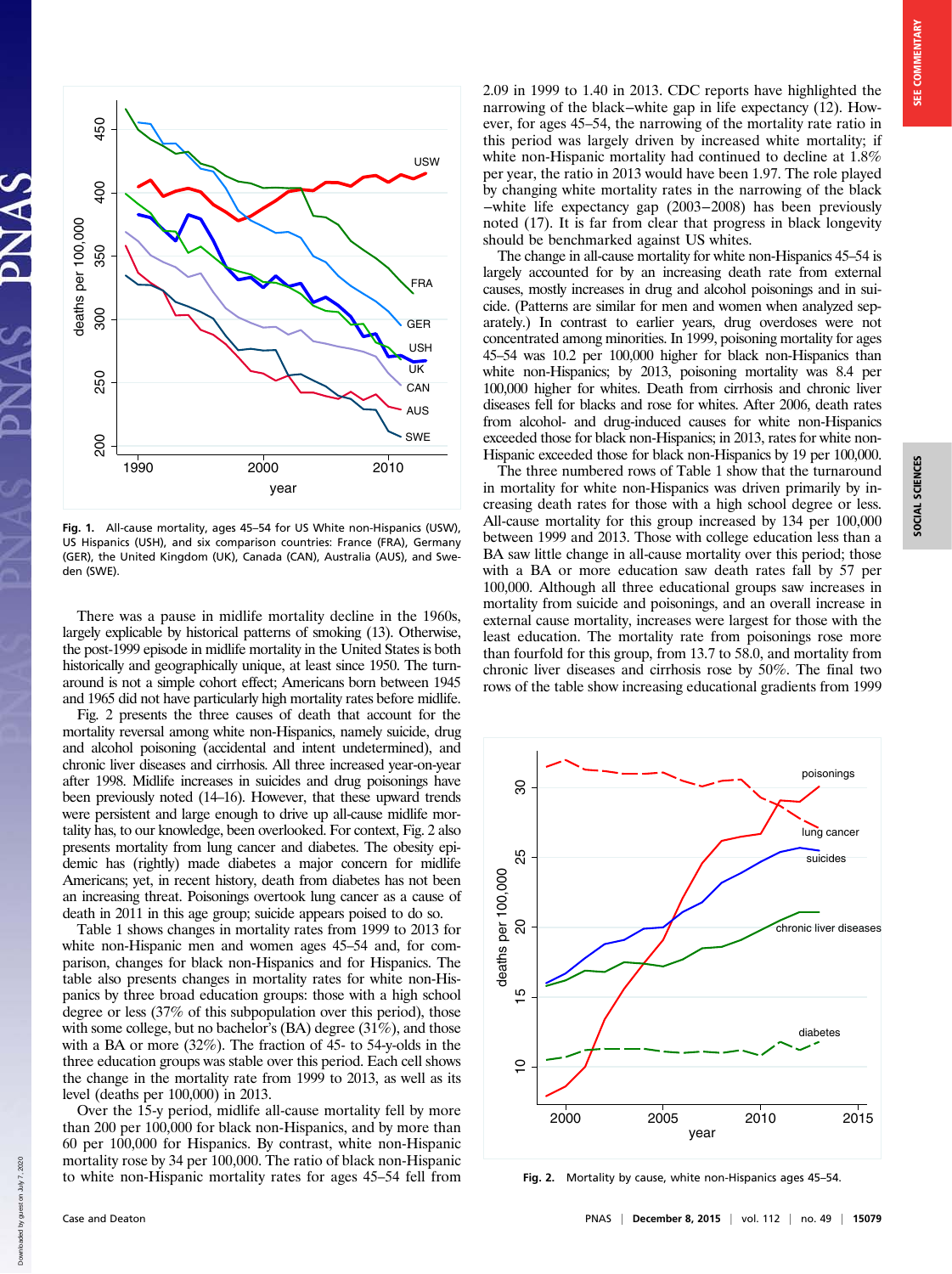### Table 1. Changes in mortality rates 2013–1999, ages 45–54 (2013 mortality rates)

|                                               | All-cause<br>mortality | All external<br>causes | Poisonings  | Intentional<br>self-harm | Transport<br>accidents | Chronic<br>liver<br>cirrhosis |
|-----------------------------------------------|------------------------|------------------------|-------------|--------------------------|------------------------|-------------------------------|
| White non-Hispanics<br>(WNH)                  | 33.9 (415.4)           | 32.8 (84.4)            | 22.2(30.1)  | 9.5(25.5)                | $-0.9(13.9)$           | 5.3(21.1)                     |
| <b>Black non-Hispanics</b>                    | $-214.8(581.9)$        | $-6.0(68.0)$           | 3.7(21.8)   | 0.9(6.6)                 | $-4.3(14.6)$           | $-9.5(13.5)$                  |
| <b>Hispanics</b>                              | $-63.6(269.6)$         | $-2.9(43.6)$           | 4.3(14.4)   | 0.2(7.3)                 | $-4.9(10.0)$           | $-3.5(23.1)$                  |
| WNH by education class                        |                        |                        |             |                          |                        |                               |
| 1. Less than high school<br>or HS degree only | 134.4 (735.8)          | 68.7 (147.7)           | 44.3 (58.0) | 17.0 (38.8)              | 1.77(24.2)             | 12.2 (38.9)                   |
| 2. Some college, no BA                        | $-3.33(287.8)$         | 18.9 (59.9)            | 14.6 (20.6) | 6.03(19.6)               | $-1.90(9.96)$          | 3.03(14.9)                    |
| 3. BA degree or more                          | $-57.0(178.1)$         | 3.57(36.8)             | 4.64(8.08)  | 3.32(16.2)               | $-3.63(5.98)$          | $-0.77(6.98)$                 |
| Ratios of rates groups 1-3                    |                        |                        |             |                          |                        |                               |
| 1999                                          | 2.6                    | 2.4                    | 4.0         | 1.7                      | 2.3                    | 3.4                           |
| 2013                                          | 4.1                    | 4.0                    | 7.2         | 2.4                      | 4.0                    | 5.6                           |

and 2013; the ratio of midlife all-cause mortality of the lowest to the highest educational group rose from 2.6 in 1999 to 4.1 in 2013.

Fig. 3 shows the temporal and spatial joint evolution of suicide and poisoning mortality for white non-Hispanics aged 45–54, for every-other year from 1999 to 2013, for each of the four census regions of the United States. Death rates from these causes increased in parallel in all four regions between 1999 and 2013. Suicide rates were higher in the South (marked in black) and the West (green) than in the Midwest (red) or Northeast (blue) at the beginning of this period, but in each region, an increase in suicide mortality of 1 per 100,000 was matched by a 2 per 100,000 increase in poisoning mortality.

The focus of this paper is on changes in mortality and morbidity for those aged 45–54. However, as Fig. 4 makes clear, all 5-y age groups between 30–34 and 60–64 have witnessed marked and similar increases in mortality from the sum of drug and alcohol poisoning, suicide, and chronic liver disease and cirrhosis over the period 1999–2013; the midlife group is different only in that the sum of these deaths is large enough that the common growth rate changes the direction of all-cause mortality.

#### Midlife Morbidity

Increases in midlife mortality are paralleled by increases in selfreported midlife morbidity. Table 2 presents measures of selfassessed health status, pain, psychological distress, difficulties with activities of daily living (ADLs), and alcohol use. Each row presents the average fraction of white non-Hispanics ages 45–54 who reported a given health condition in surveys over 2011–2013, followed by the change in the fraction reporting that condition between survey years 1997−1999 and 2011−2013, together with the 95% confidence interval (CI) on the size of that change.

The first two rows of Table 2 present the fraction of respondents who reported excellent or very good health and fair or poor health. There was a large and statistically significant decline in the fraction reporting excellent or very good health (6.7%), and a corresponding increase in the fraction reporting fair or poor health (4.3%). This deterioration in self-assessed health is observed in each US state analyzed separately (results omitted for reasons of space). On average, respondents in the later period reported an additional full day in the past 30 when physical health was "not good."

The increase in reports of poor health among those in midlife was matched by increased reports of pain. Rows 4–7 of Table 2 present the fraction reporting neck pain, facial pain, chronic joint pain, and sciatica. One in three white non-Hispanics aged 45–54 reported chronic joint pain in the 2011–2013 period; one in five reported neck pain; and one in seven reported sciatica. Reports of all four types of pain increased significantly between 1997−1999 and 2011−2013: An additional 2.6% of respondents reported sciatica or chronic joint pain, an additional 2.3% reported neck pain, and an additional 1.3% reported facial pain.

The fraction of respondents in serious psychological distress also increased significantly. Results from the Kessler six (K6) questionnaire show that the fraction of people who were scored in the range of serious mental illness rose from 3.9% to 4.8% over this period. Compared with 1997–99, respondents in 2011–2013 reported an additional day in the past month when their mental health was not good.

Table 2 also reports the fraction of people who respond that they have more than "a little difficulty" with ADLs. Over this period, there was significant midlife deterioration, on the order of 2–3 percentage points, in walking a quarter mile, climbing 10 steps, standing or sitting for 2 h, shopping, and socializing with friends. The fraction of respondents reporting difficulty in socializing, a risk factor for suicide (18, 19), increased by 2.4 percentage points.



Fig. 3. Census region-level suicide and poisoning mortality rates 1999–2013. Census regions are Northeast (blue), Midwest (red), South (black), and West (green).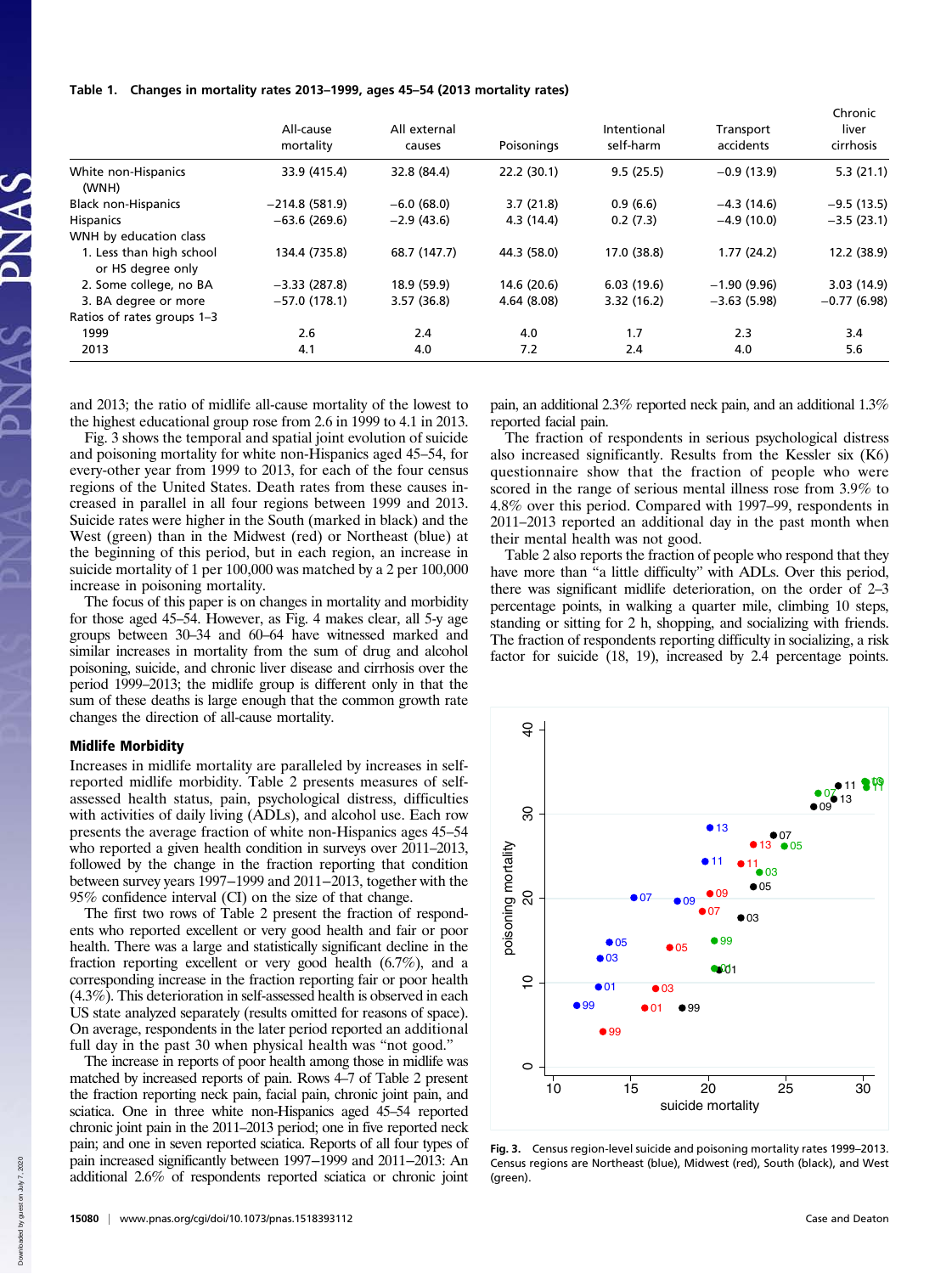



Fig. 4. Mortality by poisoning, suicide, chronic liver disease, and cirrhosis, white non-Hispanics by 5-y age group.

Respondents reporting that their activities are limited by physical or mental health increased by 3.2 percentage points. The fraction reporting being unable to work doubled for white non-Hispanics aged 45–54 in this 15-y period.

Increasing obesity played only a part in this deterioration of midlife self-assessed health, mental health, reported pain, and difficulties with ADLs. Respondents with body mass indices above 30 reported greater morbidity along all of these dimensions. However, deterioration in midlife morbidity occurred for both obese and nonobese respondents, and increased prevalence of obesity accounts for only a small fraction of the overall deterioration.

Risk for heavy drinking—more than one (two) drinks daily for women (men)—also increased significantly. Blood tests show increases in the fraction of participants with elevated levels of aspartate aminotransferase (AST) and alanine aminotransferase (ALT) enzymes, indicators for potential inflammation of, or damage to, the liver. Nonalcoholic fatty liver disease can also elevate AST and ALT enzymes; for this reason, we show the fractions with elevated enzymes among all respondents, and separately for nonobese respondents (those with body mass index  $<$  30).

As was true in comparisons of mortality rate changes, where midlife groups fared worse than the elderly, most of these morbidity indicators either held constant or improved among older populations over this period. With the exception of neck pain and facial pain, and enzyme test results (for which census region markers are not available), the temporal evolution of each morbidity marker presented in Table 2 is significantly associated with the temporal evolution of suicide and poisonings within census region. ([Supporting Information](http://www.pnas.org/lookup/suppl/doi:10.1073/pnas.1518393112/-/DCSupplemental/pnas.201518393SI.pdf?targetid=nameddest=STXT) provides details.)

#### **Discussion**

The increase in midlife morbidity and mortality among US white non-Hispanics is only partly understood. The increased availability of opioid prescriptions for pain that began in the late 1990s has been widely noted, as has the associated mortality (14, 20–22). The CDC estimates that for each prescription painkiller death in 2008, there were 10 treatment admissions for abuse, 32 emergency

department visits for misuse or abuse, 130 people who were abusers or dependent, and 825 nonmedical users (23). Tighter controls on opioid prescription brought some substitution into heroin and, in this period, the US saw falling prices and rising quality of heroin, as well as availability in areas where heroin had been previously largely unknown (14, 24, 25).

The epidemic of pain which the opioids were designed to treat is real enough, although the data here cannot establish whether the increase in opioid use or the increase in pain came first. Both increased rapidly after the mid-1990s. Pain prevalence might have been even higher without the drugs, although long-term opioid use may exacerbate pain for some (26), and consensus on the effectiveness and risks of long-term opioid use has been hampered by lack of research evidence (27). Pain is also a risk factor for suicide (28). Increased alcohol abuse and suicides are likely symptoms of the same underlying epidemic (18, 19, 29), and have increased alongside it, both temporally and spatially.

Although the epidemic of pain, suicide, and drug overdoses preceded the financial crisis, ties to economic insecurity are possible. After the productivity slowdown in the early 1970s, and with widening income inequality, many of the baby-boom generation are the first to find, in midlife, that they will not be better off than were their parents. Growth in real median earnings has been slow for this group, especially those with only a high school education. However, the productivity slowdown is common to many rich countries, some of which have seen even slower growth in median earnings than the United States, yet none have had the same mortality experience [\(lanekenworthy.net/shared-prosperity](http://lanekenworthy.net/shared-prosperity) and ref. 30). The United States has moved primarily to defined-contribution pension plans with associated stock market risk, whereas, in Europe, defined-benefit pensions are still the norm. Future financial insecurity may weigh more heavily on US workers, if they perceive stock market risk harder to manage than earnings risk, or if they have contributed inadequately to defined-contribution plans (31).

Our findings may also help us understand recent large increases in Americans on disability. The growth in Social Security Disability Insurance in this age group  $(32)$  is not quite the near-doubling shown in Table 2 for the Behavioral Risk Factor Surveillance System (BRFSS) measure of work limitation, but the scale is similar in levels and trends. This has been interpreted as a response to the generosity of payments (33), but careful work based on Social Security records shows that most of the increase can be attributed to compositional effects, with the remainder falling in the category of (hard to ascertain) increases in musculoskeletal and mental health disabilities (34); our morbidity results suggest that disability from these causes has indeed increased. Increased morbidity may also explain some of the recent otherwise puzzling decrease in labor force participation in the United States, particularly among women (35).

The mortality reversal observed in this period bears a resemblance to the mortality decline slowdown in the United States during the height of the AIDS epidemic, which took the lives of 650,000 Americans (1981 to mid-2015). A combination of behavioral change and drug therapy brought the US AIDS epidemic under control; age-adjusted deaths per 100,000 fell from 10.2 in 1990 to 2.1 in 2013 (12). However, public awareness of the enormity of the AIDS crisis was far greater than for the epidemic described here.

A serious concern is that those currently in midlife will age into Medicare in worse health than the currently elderly. This is not automatic; if the epidemic is brought under control, its survivors may have a healthy old age. However, addictions are hard to treat and pain is hard to control, so those currently in midlife may be a "lost generation" (36) whose future is less bright than those who preceded them.

## Materials and Methods

Mortality Data. We assembled data on all-cause and cause-specific mortality from the CDC Wonder Compressed and Detailed Mortality files as well as from individual death records from 1989 to 2013. For population by ethnicity and

Downloaded by guest on July 7, 2020

Down

loaded by guest on July 7, 2020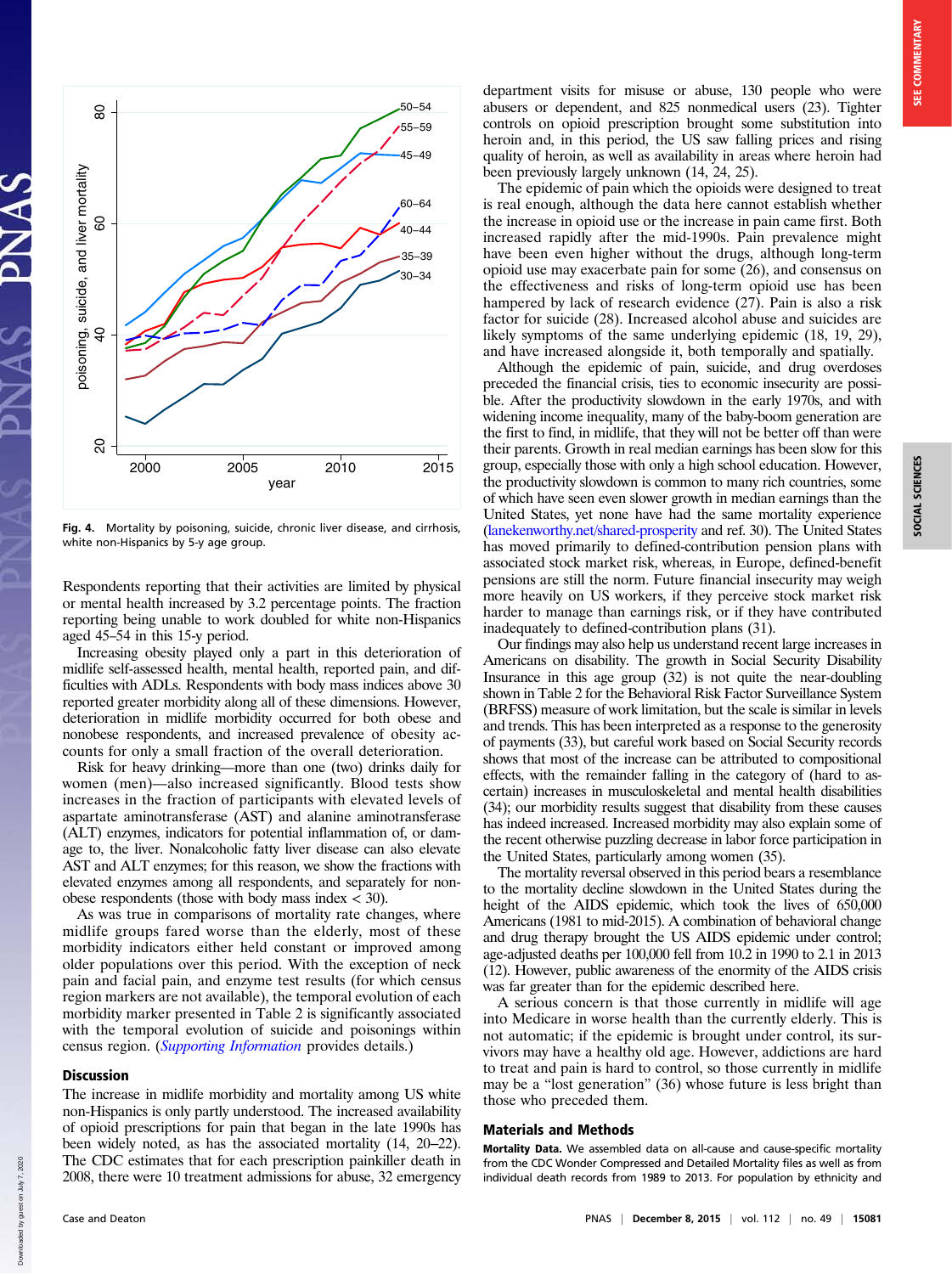|  |  |  |  | Table 2. Changes in morbidity, white non-Hispanics 45-54 |  |
|--|--|--|--|----------------------------------------------------------|--|
|--|--|--|--|----------------------------------------------------------|--|

|                                              | Mean 2011-2013 | △ 1997-1999 | 95% CI of change   |
|----------------------------------------------|----------------|-------------|--------------------|
| Physical health                              |                |             |                    |
| Excellent/Very Good*                         | 0.559          | $-0.067$    | $[-0.070, -0.063]$ |
| Fair/Poor*                                   | 0.159          | 0.043       | [0.040, 0.046]     |
| Days physical health was not good*           | 4.21           | 1.18        | [1.11, 1.24]       |
| Neck pain <sup>t</sup>                       | 0.211          | 0.023       | [0.012, 0.033]     |
| Facial pain <sup>†</sup>                     | 0.068          | 0.013       | [0.007, 0.019]     |
| Chronic joint pain <sup>#</sup>              | 0.347          | 0.026       | [0.012, 0.040]     |
| Sciatica <sup>+</sup>                        | 0.140          | 0.026       | [0.018, 0.035]     |
| Mental health                                |                |             |                    |
| Kessler 6-score $> 13^{\dagger}$             | 0.048          | 0.009       | [0.004, 0.015]     |
| Days mental health was not good*             | 4.16           | 1.06        | [1.00, 1.12]       |
| ADLs, difficulty                             |                |             |                    |
| Walking <sup>†</sup>                         | 0.124          | 0.029       | [0.020, 0.037]     |
| Climbing stairs <sup>†</sup>                 | 0.085          | 0.016       | [0.009, 0.023]     |
| Standing <sup>†</sup>                        | 0.150          | 0.025       | [0.016, 0.034]     |
| Sitting <sup>†</sup>                         | 0.099          | 0.016       | [0.009, 0.024]     |
| Shopping <sup>†</sup>                        | 0.088          | 0.022       | [0.015, 0.029]     |
| Socializing <sup>†</sup>                     | 0.087          | 0.024       | [0.017, 0.031]     |
| Activities limited by physical or mental     | 0.244          | 0.032       | [0.028, 0.035]     |
| health <sup>§</sup>                          |                |             |                    |
| Unable to work*                              | 0.092          | 0.045       | [0.043, 0.047]     |
| Alcohol consumption                          |                |             |                    |
| At risk for heavy drinking <sup>§</sup>      | 0.074          | 0.017       | [0.015, 0.018]     |
| $AST$ > normal range <sup>1</sup>            | 0.058          | 0.035       | [0.014, 0.055]     |
| $ALT >$ normal range <sup>¶</sup>            | 0.072          | 0.022       | $[-0.003, 0.047]$  |
| AST > normal range (BMI $<$ 30) <sup>¶</sup> | 0.052          | 0.035       | [0.011, 0.058]     |
| ALT > normal range (BMI $<$ 30) <sup>1</sup> | 0.052          | 0.026       | [0.001, 0.052]     |

\*BRFSS 1997–1999 and 2011–2013. †  $^{\dagger}$ NHIS 1997–1999 and 2011–2013.  $*$ NHIS 2002-2003 and 2011-2013. § BRFSS 2001–2003 and 2011–2013.

{ NHANES 1999–2002 and 2009–2012.

educational status, we extracted data from American Community Surveys and, before 2000, from Current Population Surveys. International data on mortality were taken from the Human Mortality Database [www.mortality.org](http://www.mortality.org/); these are not separated by race and ethnicity. Specific causes of death are constructed for 1999–2013 using International Statistical Classification of Diseases and Related Health Problems 10<sup>th</sup> Revision (ICD10) codes: alcoholic liver diseases and cirrhosis (ICD10 K70, K73-74), suicide (X60-84, Y87.0), and poisonings (X40-45, Y10-15, Y45, 47, 49). Poisonings are accidental and intent-undetermined deaths from alcohol poisoning and overdoses of prescription and illegal drugs.

Morbidity Data. Data are drawn from multiple years of publicly available US national surveys: the National Health Interview Surveys (NHIS, 1997–2013) [www.cdc.gov/nchs/nhis.htm,](http://www.cdc.gov/nchs/nhis.htm) BRFSS (1997–2013) [www.cdc.gov/brfss/index.](http://www.cdc.gov/brfss/index.html) [html](http://www.cdc.gov/brfss/index.html), and the National Health and Nutrition Examination Surveys (NHANES, 1999–2011) [www.cdc.gov/nchs/nhanes.htm](http://www.cdc.gov/nchs/nhanes.htm). Details on morbidity variable coding are provided in [Supporting Information](http://www.pnas.org/lookup/suppl/doi:10.1073/pnas.1518393112/-/DCSupplemental/pnas.201518393SI.pdf?targetid=nameddest=STXT).

Methods. Mortality rates are presented as deaths per 100,000. These are not age-adjusted within the 10-y 45–54 age group. Information on education

- 1. Cutler DM, Deaton A, Lleras-Muney A (2006) The determinants of mortality. J Econ Perspect 20(3):97–120.
- 2. Deaton A (2013) The Great Escape: Health, Wealth, and the Origins of Inequality (Princeton Univ Press, Princeton).
- 3. Lee RD, Carter LR (1992) Modeling and forecasting U.S. mortality. J Am Stat Assoc 87(419):659–671.
- 4. Ford ES, et al. (2007) Explaining the decrease in U.S. deaths from coronary disease, 1980−2000. N Engl J Med 356(23):2388–2398.
- 5. Cutler DM (2005) Your Money or Your Life: Strong Medicine for America's Health Care System (Oxford Univ Press, New York).
- 6. Manton KG, Gu X (2001) Changes in the prevalence of chronic disability in the United States black and nonblack population above age 65 from 1982 to 1999. Proc Natl Acad Sci USA 98(11):6354–6359.
- 7. Cutler DM (2001) The reduction in disability among the elderly. Proc Natl Acad Sci USA 98(12):6546–6547.

was missing for ∼5% of death records from 1999 to 2013 for white non-Hispanics aged 45–54. For all-cause mortality, deaths with missing education information were assigned an education category based on the distribution of education for deaths with education information, by sex and year (37). For cause-specific mortality, education was assigned based on sex, year, and cause of death.

All morbidity averages are calculated using survey-provided population sampling weights, and are presented without further statistical adjustments. We use 3 y of data to calculate averages (1997−1999 and 2011–2013), to ensure the means reported are not an aberration in any one year. Exceptions are noted.

ACKNOWLEDGMENTS. We thank David Cutler, Jonathan Skinner, and David Weir for helpful comments and discussions. A.C. acknowledges support from the National Institute on Aging under Grant P30 AG024361. A.D. acknowledges funding support from the National Institute on Aging through the National Bureau of Economic Research (Grants 5R01AG040629-02 and P01AG05842-14) and through Princeton's Roybal Center for Translational Research on Aging (Grant P30 AG024928).

- 8. Freedman VA, Schoeni RF, Martin LG, Cornman JC (2007) Chronic conditions and the decline in late-life disability. Demography 44(3):459–477.
- 9. Schoeni RF, Freedman VA, Martin LG (2008) Why is late-life disability declining? Milbank Q 86(1):47–89.
- 10. Martin LG, Freedman VA, Schoeni RF, Andreski PM (2009) Health and functioning among baby boomers approaching 60. J Gerontol B Psychol Sci Soc Sci 64(3): 369–377.
- 11. Paez KA, Zhao L, Hwang W (2009) Rising out-of-pocket spending for chronic conditions: A ten-year trend. Health Aff (Millwood) 28(1):15–25.
- 12. National Center for Health Statistics (2015) Health, United States, 2014: With Special Feature on Adults Aged 55−64 (U.S. Gov Printing Off, Washington, DC).
- 13. Preston SH (1970) An international comparison of excessive adult mortality. Popul Stud (Camb) 24(1):5–20.
- 14. Okie S (2010) A flood of opioids, a rising tide of deaths. N Engl J Med 363(21): 1981–1985.

hown